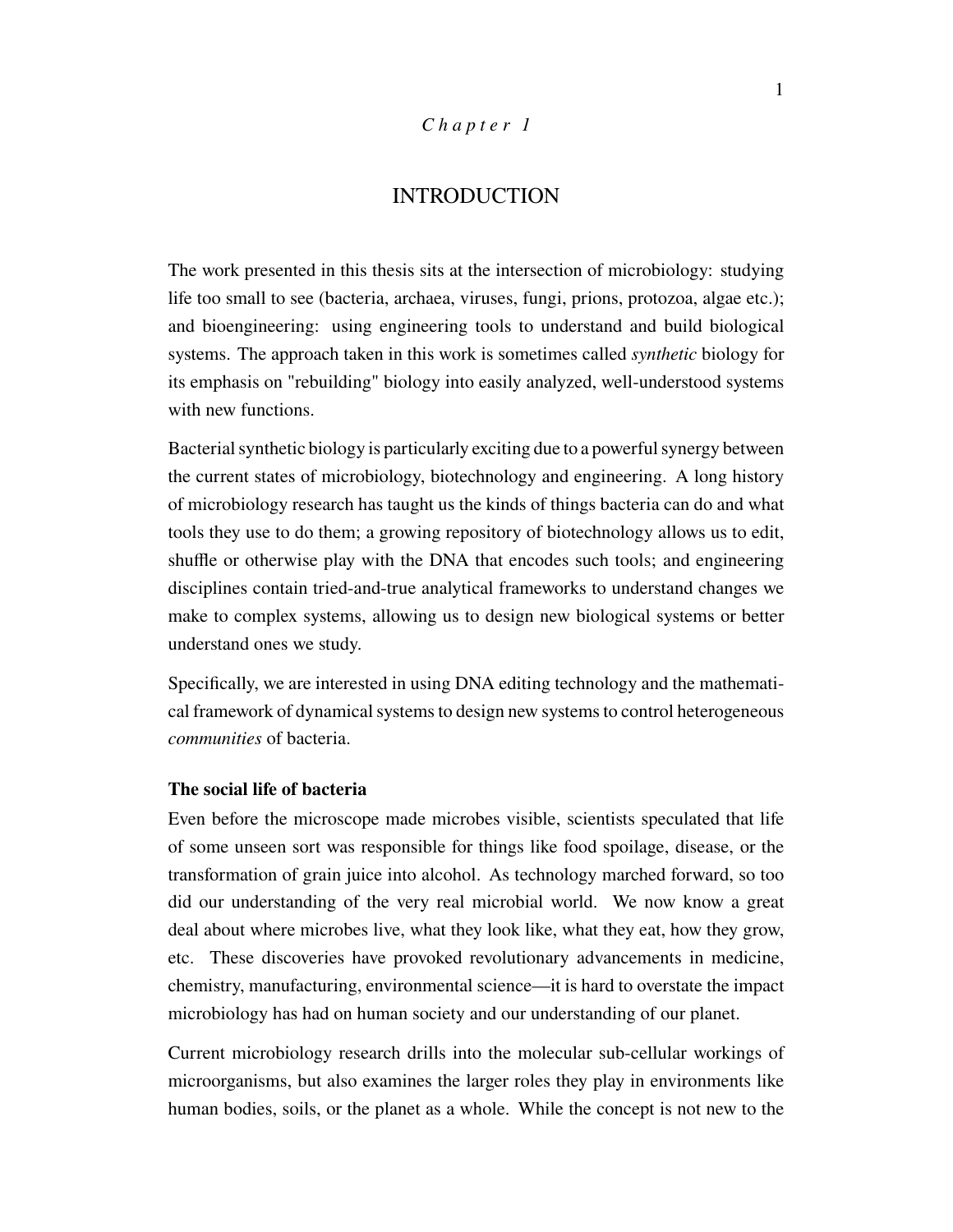field, the last few decades have seen an explosion in studies acknowledging microbial populations as psuedo-multicellular organisms comprised of highly interconnected, interdependent—*social*—communities.

These social communities rarely contain only one member species; rather, tens to hundreds to thousands of species coexist alongside each other in most environments [1]. We can describe a community by its *composition*, the relative abundances of each species in the population. A community's composition may be termed *rich* when many different species are present or *even* when the relative abundance of the member species is more equal. Many metrics of diversity attempt to combine richness and evenness into a single numerical quantity, usually increasing with both.

Among communities of macro-scale organisms, higher community diversity is associated with greater community stability and productivity (referring to the community's ability to stably maintain size, diversity, and important ecosystem functions) [2]. On the micro-scale, the same principle holds. Decomposition of organic matter—a critical process for whole ecosystems—is reduced as soil microbial diversity falls [3]. Human gut microbiome composition is correlated with, or even causative of significant medical conditions like diabetes and autoimmune disease [4– 6]. The relationship between commensal microbes and the physiology of their hosts raises interesting new ideas about community "productivity" or "function" (does digestion count as "productivity"? Is human health a "function" of microbes?). Whatever role microbes play in their environment, it is clear that **microbial community composition is important** and deserves continued attention from biologists and engineers who wish to understand how it is and why.

Because microbes are such powerful forces in their environments, when environmental change disrupts a community's composition, compromising its sometimes critical function, environmental degradation and microbial community collapse feed back on each other out of control. An engineer thinking about this problem will recognize that stable, diverse community compositions are clearly desirable states and wonder "how can I cause a microbial community to establish a target composition? And how do I make it stay there?".

### **Genetic engineering**

We are only able to attempt microbial community engineering thanks to the proliferation of reliable, easy to use genetic engineering technology. Biochemists discovered, studied and optimized enzymes that act on DNA, transforming them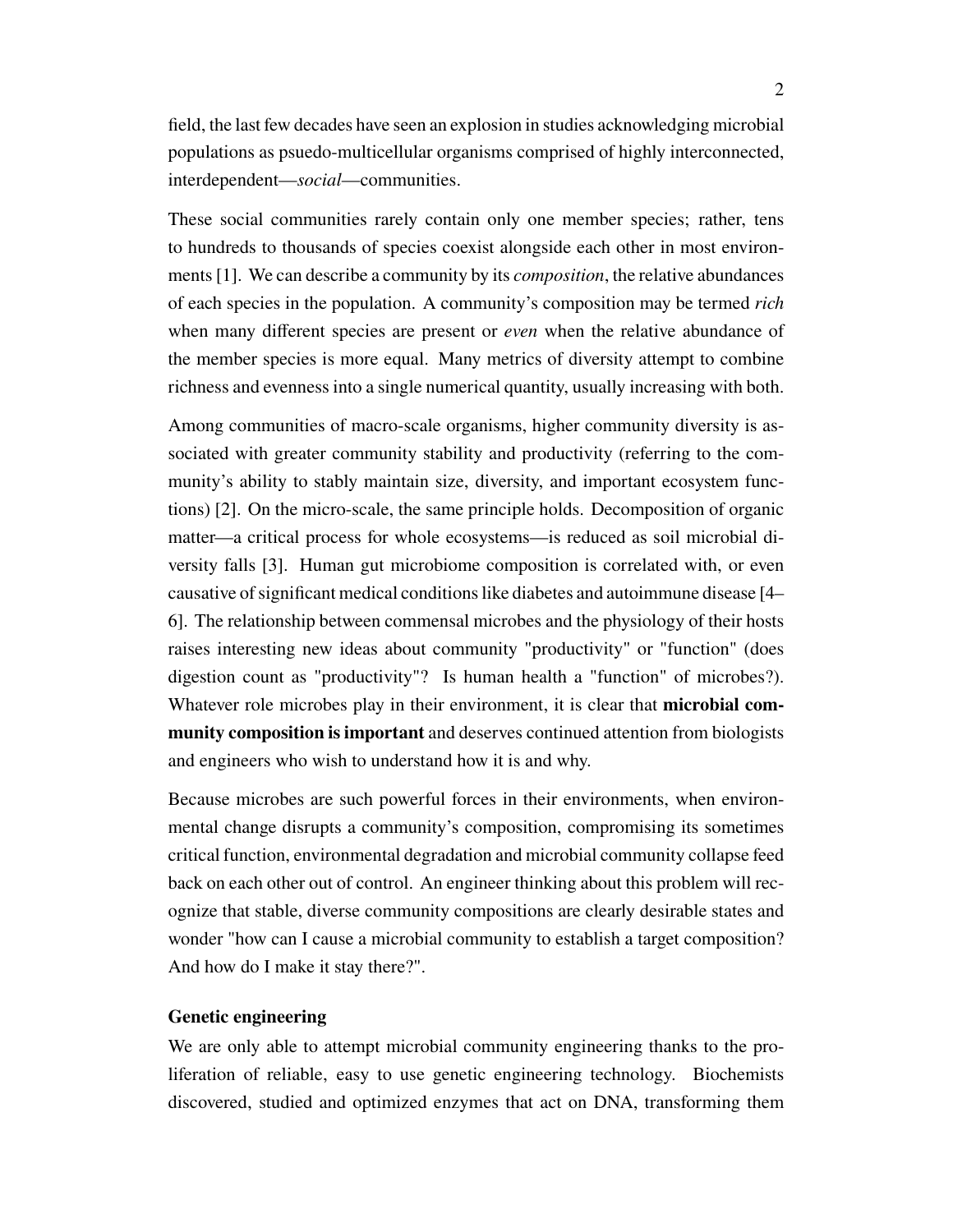into the common hammers and nails that allow us to build DNA essentially at will. This transformative technology allows researchers to configure the small pieces of biology we know a lot about into large systems for desired purposes.

The DNA technology used for genetic engineering was itself mined from the DNA of bacteria, viruses, and other microbes. Engineers adapted microbial technology with appropriate DNA-related functions to new roles as human technologies. Polymerase chain reaction (PCR) [7], Gibson assembly [8], GoldenGate assembly [9], Sanger sequencing [10] and bacterial transformation [11] are the basic techniques that enable all the work we present (see 3G assembly for the full protocol [12]). They are clever, powerful things that deserve their own attention, but are considered basic technology in the field and go without detailed explanation.

To build systems that enable control of bacterial communities, the process is the same; we need to know what tools bacteria use to regulate themselves and their communities...then steal those tools for our own purposes. The classic process in synthetic biology is "part-ification" of such tools, the full characterization of a complex biological tool and subsequent transformation into a well-understood "part" (like a capacitor or an I-beam) that can be used to build new biological systems.

The process of characterizing engineered parts is difficult in any discipline without equally well-understood, standardized testbeds in which a part under study can be precisely manipulated and measured. Biology is an especially interesting discipline for how little we understand it—despite all we know today, there is still so much to learn before any biologist can claim what they study is "fully understood". This sets up a unique challenge for bioengineers trying to make precise, predictable systems in a platform that is inherently complex and unpredictable. To get the best of both worlds, our work is carried out using the world's most well-studied microbe (maybe the world's most well-studied *organism*): the bacterium *Eschericia coli*. *E. coli* is easy to grow, has a completely sequenced genome and has been the testbed for nearly every piece of DNA technology ever developed. Laboratory-optimized strains of *E. coli* provide an ideal balance of a controlled biological system (as "under control" as any biology can be) and relevance to the "real-life" biology that patterns our bodies and our planet.

## **Synthetic biology and microbial communities**

In the early 2000's, "synthetic biology" was born. Bioengineers used DNA technologies to create cell-powered "genetic circuits" that imparted complex behaviors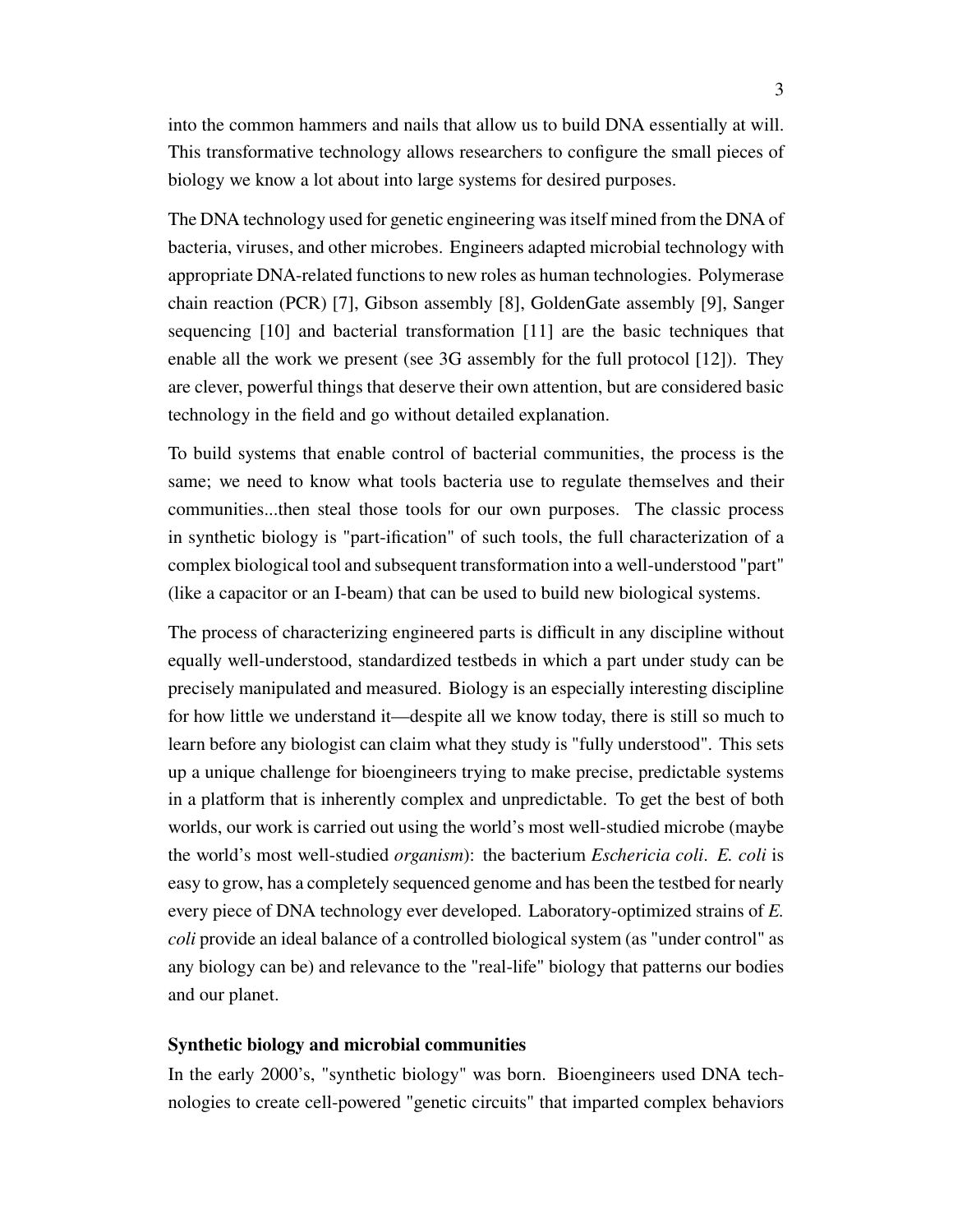to the cellular host. These early investigators paired an intuitive dynamical systems modeling approach, based in ordinary differential equations, with precise laboratory work to design circuits that bestowed new behaviors on bacteria [13, 14]. They demonstrated that human-designed genetic programs could be reliably coded into populations of bacteria, whose resulting behavior recapitulated the predictions made by the designer's model.

Synthetic biology has grown to encompasses a great variety of topics, from our work in microbial community control to the effort to build a functioning bacterial cell from the ground up, supported by advanced quantitative disciplines like engineering, physics, statistics and control theory. In general, synthetic biologists work like engineers, using standardized tools and techniques to create new things with biological parts.

In the case of microbial community control the synthetic biology framework uses mathematical tools from control and dynamical systems engineering to transform our microbiology knowledge and DNA editing technology into biological designs. However, we want to build systems to control microbes—living things—rather than more standard control targets like temperature in a refrigerator or liquid level in a water tank. To do this, we need biological equivalents of the parts used to make a thermostat or level controller: a sensor to detect the state of the system, a controller to turn system state into a decision about what to do next, and an actuator to affect the system and keep it under control.

Control systems are often modeled as sets of differential equations whose analysis with mathematical and computational tools give lots of insight into the properties of the system. Analytically solving the equations reveals system steady states and the stability of those steady states. Computer simulations can numerically compute the expected behavior of the system from different start states, or identify parameters in the system critical to its performance. Data collected from experiments help uncover the likely values of parameters in the equations, which makes model predictions even more accurate. We rely on a number of these techniques to aid our design process and streamline the process of building our population control systems in the laboratory.

Unlike a refrigerator, an engineered microbial community does not have a central computer that handles all sensing, processing and actuation. The control functions are distributed among all the individual bacteria in the community, meaning the goal is to design a DNA-based system for each bacterium that allows the community to synthesize and sense the community state, then coordinate decision making and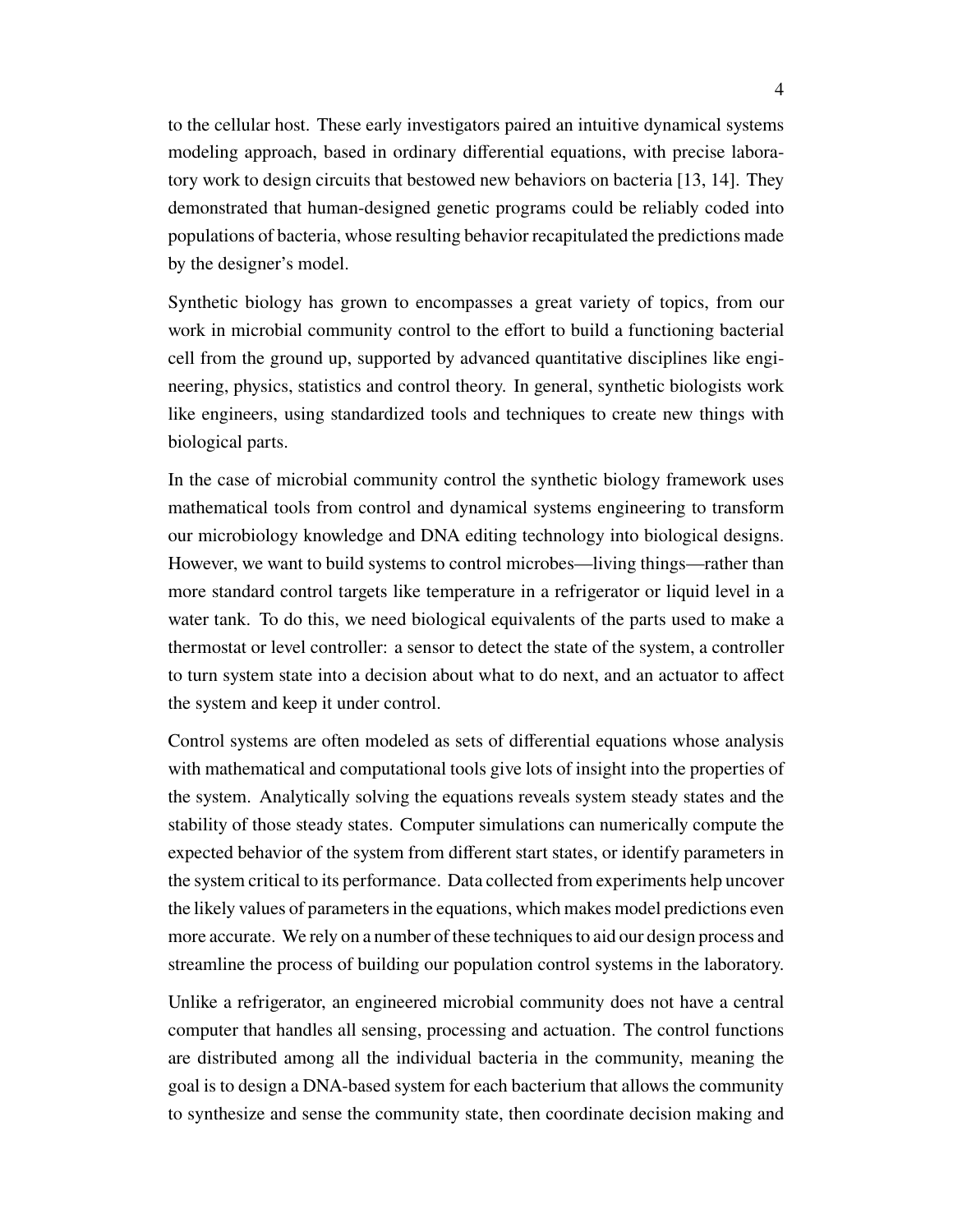actuation to maintain control. The genetic parts required must:

- 1. Send information between cells in the community
- 2. Process and respond to information signals from the community (or environment/experimenter)
- 3. Regulate the number of cells of any type in the community

These functions knit a group of individual bacteria into a true *community* that acts together to actively change its own characteristics (e.g. total size or composition) in support of a desired ecological/biochemical/medical goal.

Bacteria have a staggering variety of molecular tools to do exactly these things, the great majority of which are likely unknown and unused—except by the bacteria that invented them. Using DNA editing technology, we can take microbial tools for communication, information processing and community regulation and configure them into a population control system whose behavior we can predict using control system modeling tools.

## *1. Communication is key*

Much of bacterial communication is done by exchanging metabolites, enabling different members to grow at different rates, determining composition. This communication is convoluted, arising as a consequence of metabolism—intimately tied to just about every process in a cell. Engineering community control by manipulating metabolism is certainly powerful, but runs the risk of destabilizing the entire biological system if not planned very carefully. This is not meant to undermine the importance of metabolic interactions; they underlie much of native community structure and can be useful tools in microbial community engineering [15].

Some bacteria are more explicit about communication, decoupling it from the basic mechanisms of growth. Acyl-homoserine lactones (AHLs) are chemicals that allow bacteria to communicate specific messages beyond "grow at this rate due to the availability of nutrient x", giving them a more active, precise role in community determination. AHLs are used in nature to ensure community coordination and increase fitness [16, 17]. They can also be parasitized by invaders to destroy coordination and establish new community compositions [18, 19].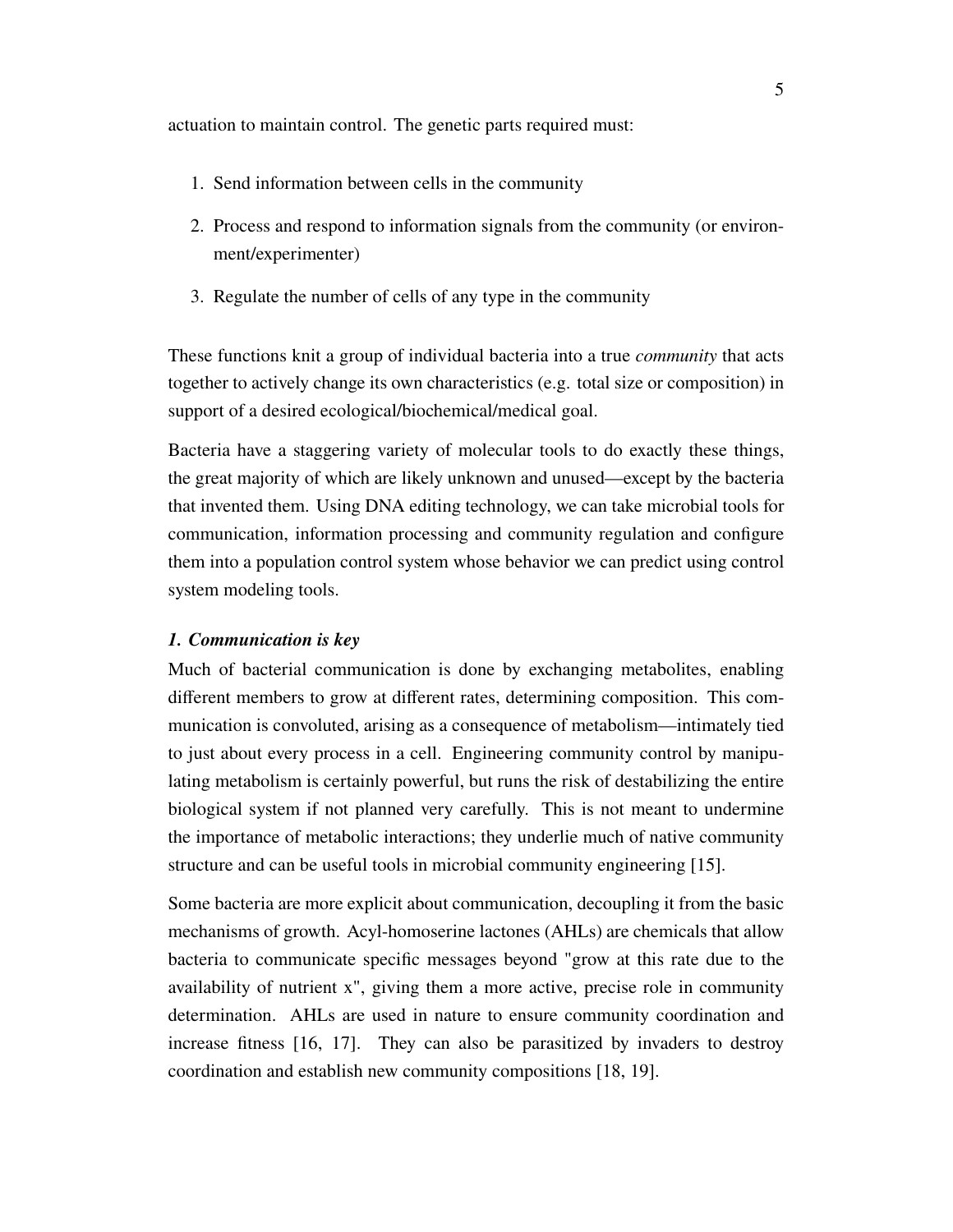Metabolism-independent cell-to-cell communications modules are extremely valuable to microbial community engineers; these AHL systems have already been adapted into the synthetic biology toolbox to great effect [20–23].

In AHL systems we find simple, genetically encoded modules for creating communication among our engineered community members. There are many different AHL systems available for use in synthetic biology [24–26]; we primarily use the Lux (3-oxo-C6-HSL) [27] and Cin (3-hydroxy-C14-HSL) [28] systems.

### *2. Control of gene expression*

Already in the toolbox of synthetic biologists are various transcription factors, protein tools bacteria natively use to ensure efficient regulation of their repertoire of genes. Combining a transcription factor (TF), a DNA element that regulates gene expression in response to that TF, and a gene of choice, a synthetic biologist can set up experimenter-controlled expression of that chosen gene in a bacterium. Controlling expression of genes via TFs is the foundational technique in most synthetic biology work; regulating the expression of transcription factors with other transcription factors allows gene expression networks to perform complex, useful functions [29–32].

Most engineered DNA is input into bacteria as a plasmid, a circular piece of DNA that replicates independently from the main genome. However, there is a limit on the total amount of plasmid DNA a bacterium can accept. When a synthetic biologist wants to use a TF to regulate a gene in their system, they need to include it on a plasmid, using up space that may be required for other critical components. To keep design space open, TF expression is usually integrated into the main bacterial genome. Easy to use integration technologies enable researchers to create their own genome-integrated *E. coli* strains [33]; even more elaborate integrated strains are made as chassis for synthetic biology, enabling plug-and-play gene regulation with known parameters [34]. We both create our own custom genome-integrated *E. coli* and use the versatile Marionette *E. coli* strains to create our engineered bacteria.

#### *3. Regulating life and death*

In native bacterial communities, there are 4 ways for the population of a member to change: emigration, immigration, reproduction and death. A human gut microbiome regularly receives new input that can contain additional bacteria, likewise it is purged by gut motility. Nutrients are regularly available, but growth is far slower than in optimal conditions. Death is, of course, inevitable at some rate. Controlling a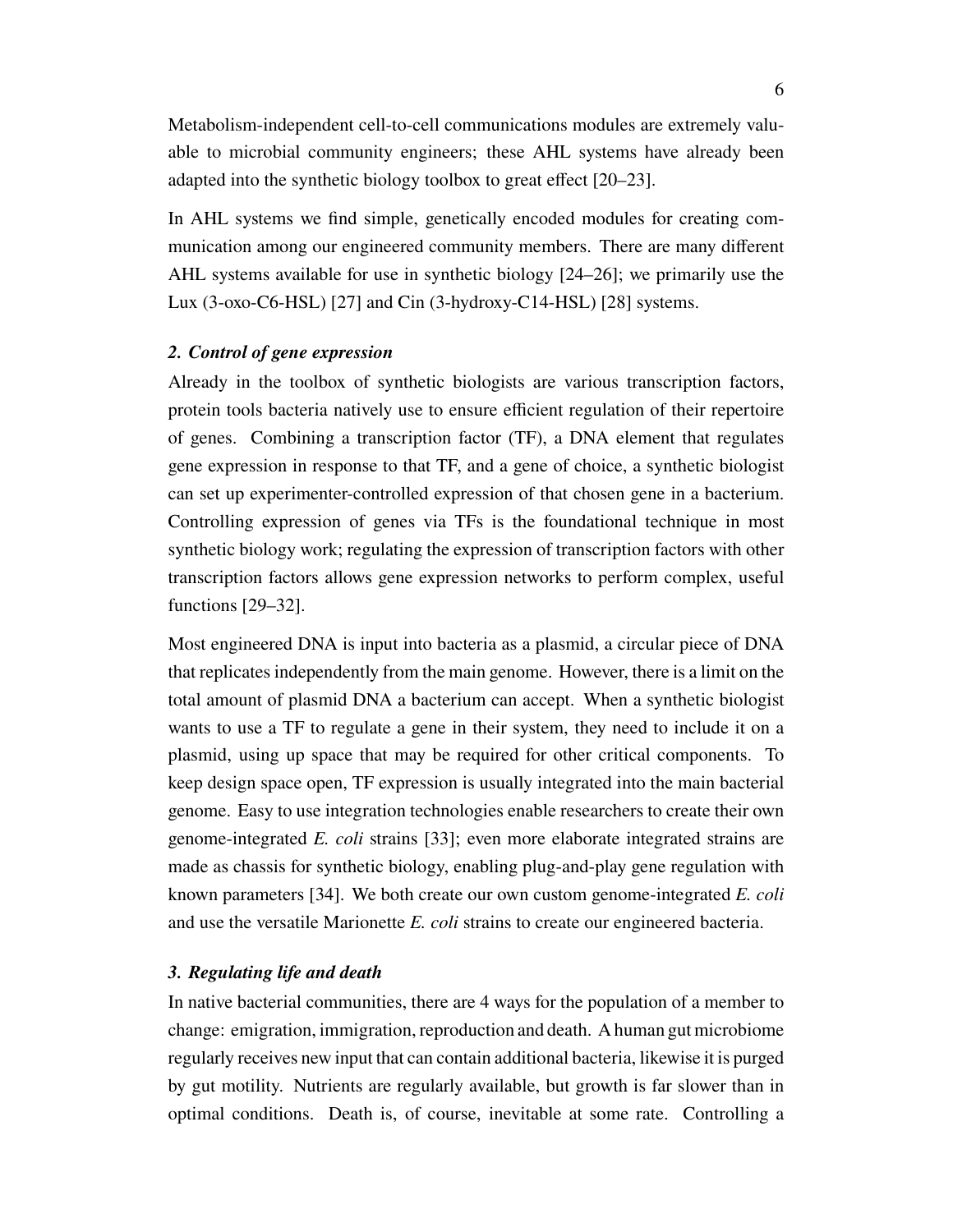bacterial community means controlling one or more of these activities. Here again, we can turn to bacteria themselves to find useful tools to meet our needs.

Some bacteria have evolved tools to actively regulate life and death within their communities. These are frequently genetically encoded protein toxins, produced by a cell to kill itself on command. In some cases, the toxin is paired with a specifically matched anti-toxin that spares a producer from the toxin. Toxins and anti-toxins (TA systems) play roles we are only still discovering in modifying bacterial populations. A "selfish gene" explanation might contend that the genes encoding TA systems use their functions to ensure their survival or dominance in the collective genome of a bacterial population (many TA systems cause bacteria to become "addicted" to their presence and create fitness repercussions if the TA system is jettisoned). On the other hand, bacterial populations may retain TA systems as tools to improve their fitness in particular situations [35, 36]. Whether the TA systems selfishly manipulate bacteria or the bacteria have found utility in the TA systems, TA systems absolutely regulate life and death to modify population composition.

With our understanding of bacterial physiology and our ability to manipulate it, there are endless opportunities to create bacteria whose growth or death are controlled by an experimenter—set up outside control of ribosome synthesis [37], control expression of a critical metabolic protein [38], even simply regulating the metabolic load on a cell can alter growth rate [39]. Many toxins and antitoxins affect the rate of *death* in a community; others, like the T7 phage *gp2* protein modify the *growth rate* of cells by interfering with critical growth processes—in this case RNA synthesis by RNA polymerase [40]. Every growth (or death) regulatory tool has a mode of action, potency, strength and weakness that makes it unique and may suggest a particular use case in population regulation. A particularly interesting set of TA systems, the bacteriocins, work *between* cells rather than inside individual cells. Their structure and multi-functionality make them attractive for microbial community engineering and will be discussed in Chapter 3.

Toxins, antitoxins, growth inhibitors, engineered physiology—growth regulators in general—are fascinating, both for their ecological roles and their potential in bioengineering. Many of these tools are receiving renewed interest due to the expansion of synthetic biology; hopefully their "part-ification" can be useful to the field and reveal new complexity in microbial ecology.